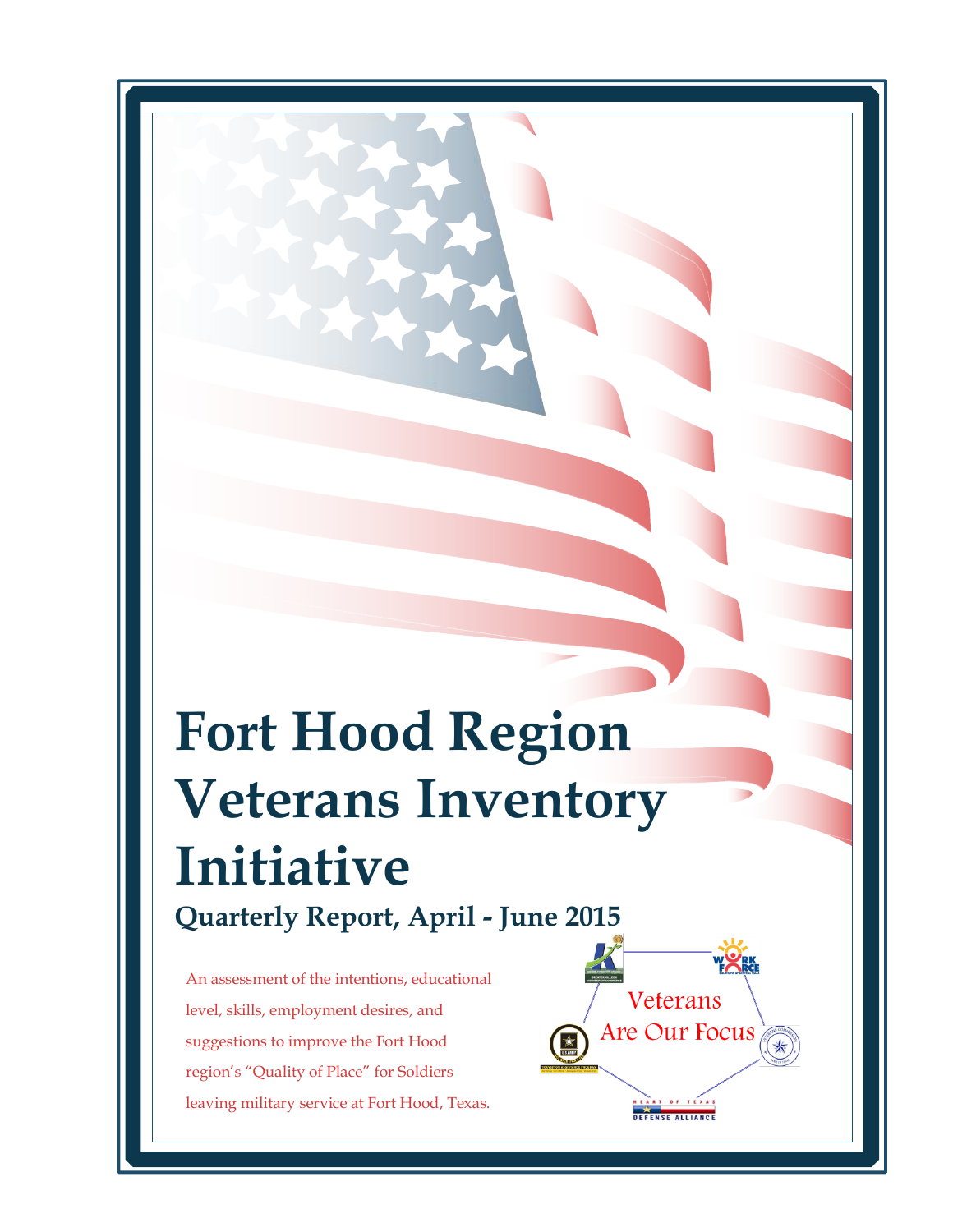

#### **Quarterly Report: 3rd Quarter, FY 2015**

(April - June 2015)

**A. BACKGROUND**: Operation Economic Transformation is the Greater Killeen Chamber of Commerce (GKCC) plan to identify, measure, and capitalize on new and emerging economic development opportunities present in the Central Texas region. One key recommendation was to regularly administer a survey for veterans separating from military service at Fort Hood to capture insightful information regarding their skills and desired career fields of the Soldiers and Spouses. In July 2006, the following parties entered into a Memorandum of Understanding (MOU) to routinely inventory the intentions, educational level, skills, employment desires, and suggestions of separating Soldiers in order to improve the Fort Hood regional "Quality of Place":

- Fort Hood Soldier for Life-Transition Assistance Program (SFL-TAP)
- Workforce Solutions of Central Texas Board
- Workforce Solutions of Central Texas Service Centers
- Greater Killeen Chamber of Commerce
- Heart Of Texas Defense Alliance
- Texas Veterans Commission

Data is collected via a voluntary ten-question survey administered during either the Transition Assistance Program (TAP) workshop or installation final clearance<sup>1</sup>. The purpose for the collection and analysis of this data is threefold:

1. Develop and retain the region's skilled and motivated military Veteran workforce;

2. Foster innovation and entrepreneurship; retain existing businesses, and attract new business to the region; and

3. Align the efforts of the participating agencies to enhance options for current and future/potential residents.

#### **B. DEMOGRAPHICS**

1. For the 3rd Quarter FY 2015 (April - June 2015), 1661 Soldiers completing their military service responded to the survey with the demographics graphed below.



#### **DEMOGRAPHIC DISTRIBUTION**

**3rd Qtr 2015**

 $1$  Retiring Soldiers may participate in TAP up to two years prior to their retirement date, while non-retiring Soldiers may participate up to one year in advance. Effective November 2012, all Soldiers separating from the military are required to attend the TAP seminar and will provide the opportunity for more Soldiers to participate in the optional Veterans Inventory Initiative survey.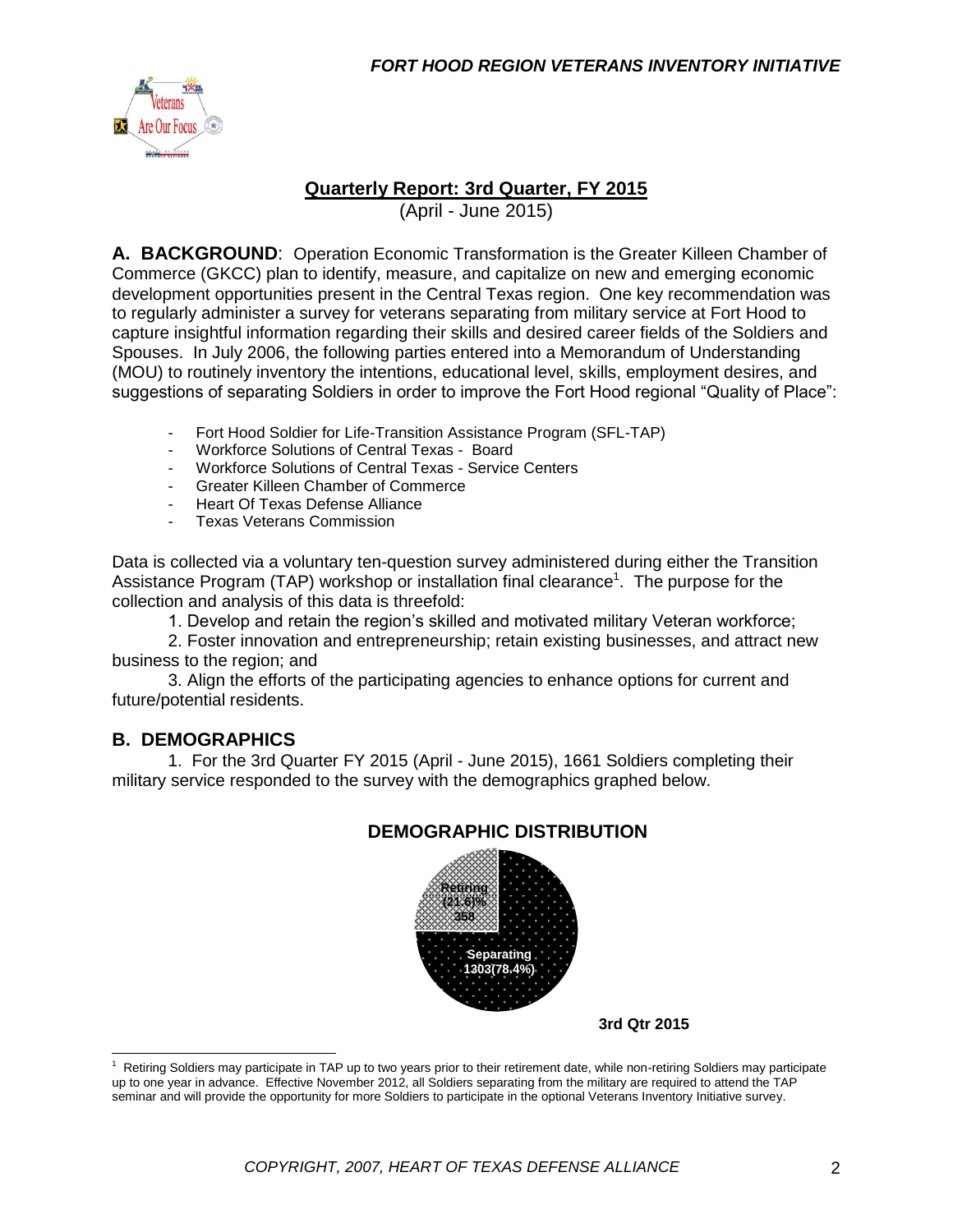

2. The Veteran's Inventory Initiative has collected data on Soldiers separating from the service at Fort Hood since FY 2007 and reports have been based on responses from a total of 31,875 separating Soldiers. The graph below charts the results of those who responded to this new survey implemented during the TAP seminar since 3rd Quarter 2014. While the number of those separating from the service is increasing, those who are retiring remain in the 20-25% range. Of note, FY 2009 - FY 2013 had an average of 16% retirees, which did not include medical. We will continue to monitor these results.



|                           | Separation | Retirement |
|---------------------------|------------|------------|
| ■ 3rd Qtr 14              | 75.9       | 24         |
| $\blacksquare$ 4th Qtr 14 | 78         | 22         |
| ■ 1st Qtr 15              | 79.7       | 20.3       |
| $\blacksquare$ 2nd Qtr 15 | 77         | 23         |
| $\blacksquare$ 3rd Qtr 15 | 78.4       | 21.6       |

**C. INTENTIONS ON STAYING IN THE REGION**: The respondents were surveyed regarding their intentions on remaining in the region (within 30 miles of Fort Hood – generally equating to the Killeen-Temple-Fort Hood Metropolitan Statistical Area (MSA)) when their service ended. Of the 1661 respondents, 182 did not know at that time.

1. 421 respondents (representing 25.3% of all respondents) indicated they intended to stay in the region. An additional 519 (31.2%) who responded to the survey, indicated they would do so if desirable employment were available.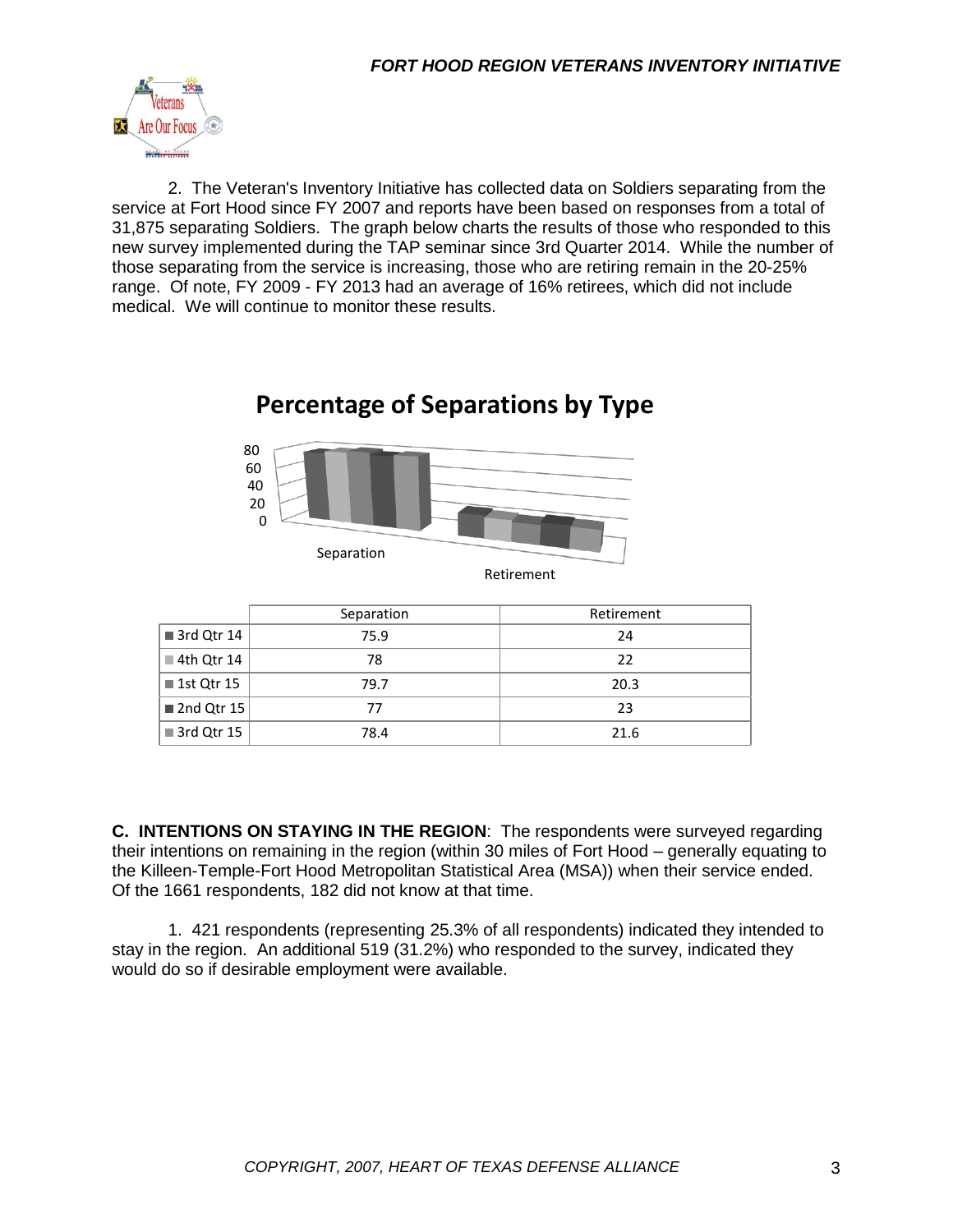



2. When analyzing data of Soldiers' intentions on remaining in the Temple-Killeen-Fort Hood MSA from October 2007 to June 2015, the graph below indicates that the percent of Soldiers intending to remain in the area consistently averaged between 29 and 41 percent. Prior to November 2012, TAP was voluntary, and many participating Soldiers were close to their separation date when they participated in the survey. It is likely that many of them already intended to remain in Central Texas at that point until 2nd Qtr 2013. Since then, the numbers have been closer to 25%, with the amount of those retiring and staying in the area consistently increasing.

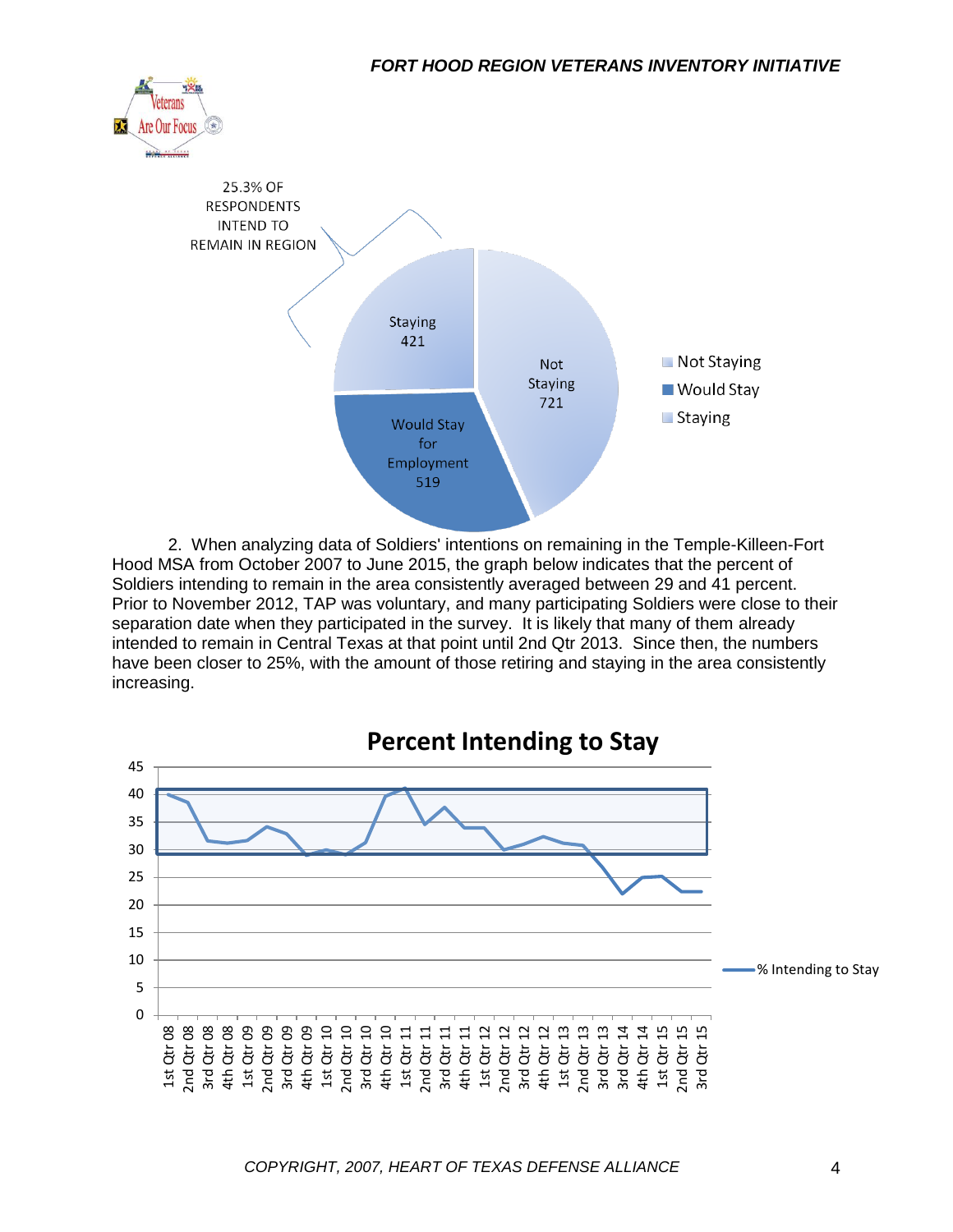

3. Military retirees residing in the MSA: While the Veterans Inventory Initiative only surveys the intent of Soldiers departing the service, we are able to more accurately track the disposition of the retiring population using data from the Retired Army Personnel System (RAPS), which is based on the actual retired Soldiers' zip code. According to RAPS, the cities of Killeen, Harker Heights, Belton, and Nolanville experienced retiree growth rates exceeding the MSA average of 25% for the six year period of 2009-2015.

|                       | <b>JUNE</b><br>2009 | <b>JUNE</b><br>2015 | % GROWTH<br>2009 - 2015 |
|-----------------------|---------------------|---------------------|-------------------------|
| <b>KILLEEN</b>        | 8120                | 10530               | $+29.7$                 |
| <b>COPPERAS COVE</b>  | 3028                | 3451                | $+14$                   |
| <b>HARKER HEIGHTS</b> | 1843                | 2495                | $+35.4$                 |
| <b>TEMPLE</b>         | 1150                | 1349                | $+17.3$                 |
| <b>KEMPNER</b>        | 884                 | 1019                | $+15.3$                 |
| <b>BELTON</b>         | 826                 | 1054                | $+27.6$                 |
| <b>LAMPASAS</b>       | 356                 | 391                 | $+9.8$                  |
| <b>GATESVILLE</b>     | 350                 | 411                 | $+17.4$                 |
| <b>NOLANVILLE</b>     | 266                 | 356                 | $+33.8$                 |
| <b>SALADO</b>         | 206                 | 254                 | $+23.3$                 |
| <b>MSA</b>            | 17029               | 21310               | $+25.1$                 |

In an economic impact study released in December 2012, Texas comptroller Susan Combs reported that more than 250,000 retirees and their families remained within traveling distance of the post. This number continues to grow each quarter with the current estimates over 260,000. While the nation continues to experience the effects of the slowly recovering economy, below are some key data points to provide additional insights into the growth rates locally:

a. From November 2013 to November 2014, there has been an increase in nonagricultural employment by 2.3% (according to the Texas Labor Market Review, Texas Workforce Commission, December 2014),

http://www.tracer2.com/admin/uploadedPublications/2125\_TLMR-December\_14.pdf.

b. The Killeen-Temple-Fort Hood MSA holds the  $3^{\overline{rd}}$  spot in the state of Texas for Leading Mid-Size City in the Prime Workforce category and  $12<sup>th</sup>$  overall in the United States, http://killeenchamber.com/index.php/news/article/area-development-ranks-the-killeen-templefort-hood-msa-12th-nationally-7th, July 2014.

c. According to the June 2014 Texas Labor Market Review, the Killeen-Temple-Fort Hood MSA increased employment over the year by 10.3 percent and decreased unemployment by 1%, http://killeenchamber.com/index.php/news/article/area-development-ranks-the-killeentemple-fort-hood-msa-12th-nationally-7th, July 2014.

d. The Killeen-Temple-Fort Hood MSA economy ranked fourth strongest in the state, and 13th strongest in the nation - just behind Houston, San Antonio, and Austin (according to Policom Corporation, http://www.policom.com/2014%20MetroRank.htm, June 2014.)

e. WalletHub.com reported that while the United States experienced the lowest population growth since the 1930s, Killeen was ranked number 18 in the nation for the fastest growing city, http://wallethub.com/edu/fastest-growing-cities/7010/, 2014.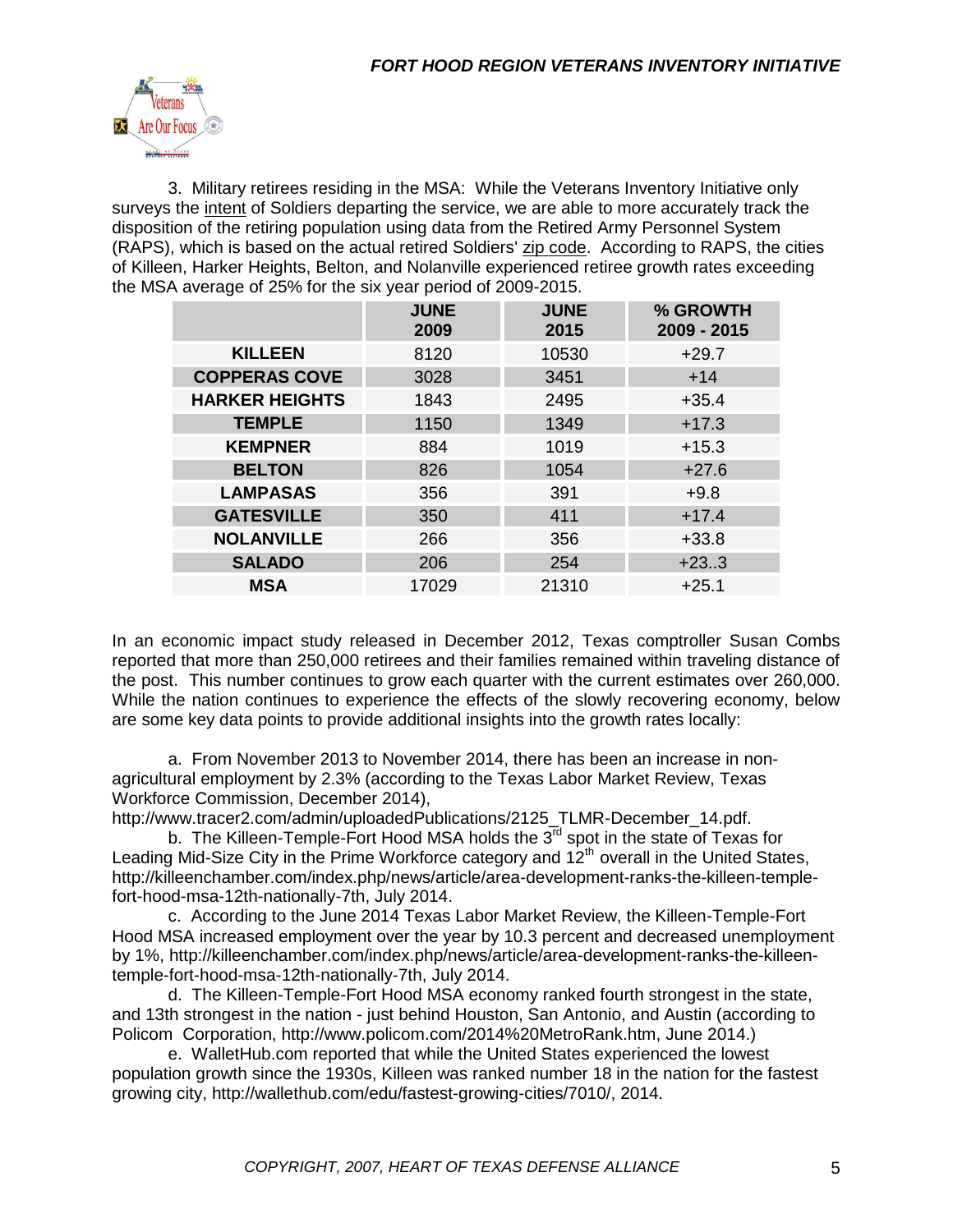

In addition to these indicators of economic stability for the Killeen-Temple-Fort Hood MSA, the Texas comptroller also stated in the 2012 economic report that Fort Hood's economic impact climbed to \$25.3 billion statewide, which was a 150% increase in comparison to the 2008 report. Comptroller Susan Combs stated "Fort Hood is an economic engine that helps growth in Texas." The report states that Fort Hood was also indirectly responsible for 214,344 jobs throughout Texas, in addition to the 68,942 jobs in the Fort Hood MSA. An updated economic impact report for Fort Hood will be executed in 2016.

**D. MILITARY OCCUPATIONAL SPECIALITIES**: Departing Soldiers represented 171 different Military Occupational Specialties (MOS). However, 77.4% (1188 of the 1534 valid respondents) can be grouped into five general areas: Combat Arms, Logistics/Transportation, Maintainers/Repairers, Medical , and Information Technology/Communications. The sixth area on the following chart is comprised of the remaining 346 Soldiers leaving the service with an MOS other than those five areas.



#### **COMBAT ARMS**

Traditionally, Combat Arms is the largest group and remains the largest group this quarter. Most, if not all, will be combat veterans of the Iraq/Afghanistan campaigns, which have a distinctive small-unit focus by their nature. Therefore, in addition to the skills listed below, these Soldiers would likely have extensive leadership and staff planning skills that may surpass those of their civilian peers.

Soldiers in combat arms comprise 34%(521/1534) of the separating population.

| Infantry $(223)$ | Member or leader who individually employs small arms/heavy anti- |
|------------------|------------------------------------------------------------------|
|                  | armor weapons in support of combat operations                    |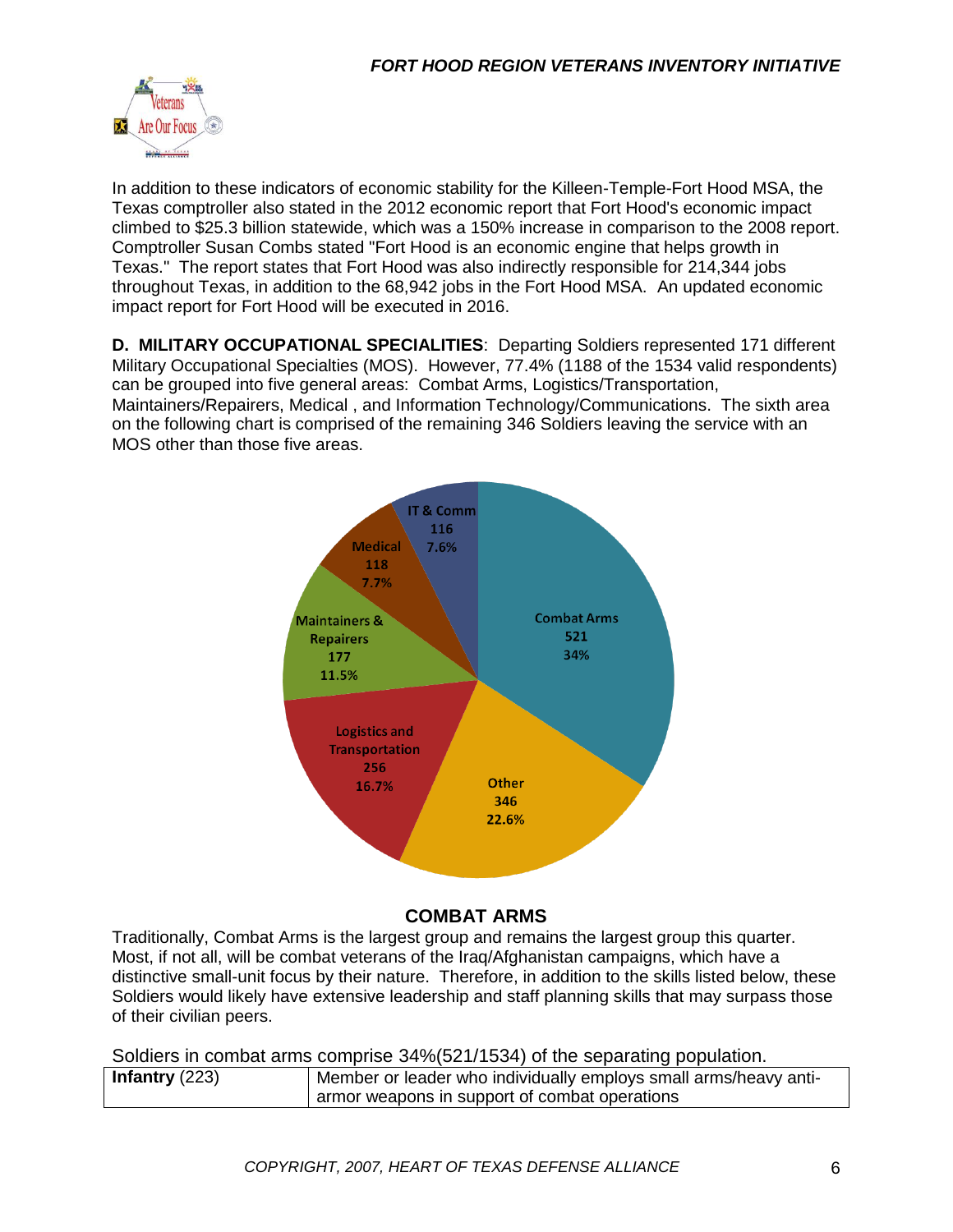

| <b>Armor</b> (159)                   | Member or leader who employs main battle tanks or cavalry fighting<br>vehicles in combat operations, and performs reconnaissance and<br>security.                                                                                     |
|--------------------------------------|---------------------------------------------------------------------------------------------------------------------------------------------------------------------------------------------------------------------------------------|
| Field Artillery (100)                | Operate or supervise high technology cannon artillery weapons,<br>automated tactical data systems, intelligence activities, target<br>processing, radar operations, artillery surveying operations, or<br>meteorological observation. |
| <b>Air Defense Artillery</b><br>(39) | Operate command/control/communications/computer information<br>systems or the lightweight, highly mobile Avenger or medium weight<br>Patriot Air Defense Missile systems.                                                             |

# **LOGISTICS AND TRANSPORTATION**

Soldiers serving in the logistics and transportation fields comprise 16.7%(256/1534) of the separating population. The top five categories are shown below.

| <b>Automated Logistical</b> | Supervise and perform management or stock record/warehouse             |
|-----------------------------|------------------------------------------------------------------------|
| Specialists (44)            | functions pertaining to receipt, storage, distribution and issue, and  |
|                             | maintain equipment records and parts.                                  |
| <b>Unit Supply</b>          | Supervise or perform duties involving the request, receipt, storage,   |
| Specialists (37)            | issue, accountability, and preservation of individual, organizational, |
|                             | installation, and expendable supplies and equipment.                   |
| <b>Motor Transport</b>      | Supervises and operates wheel vehicles to transport personnel and      |
| Operator (37)               | cargo. Oversees and checks proper loading and unloading of cargo       |
|                             | on vehicles and trailers.                                              |
| <b>Petroleum Supply</b>     | Supervise the receipt, storage, accountability, and cares for          |
| Specialists (41)            | dispensing, issuing and shipping bulk or packaged petroleum, oils,     |
|                             | and lubricants.                                                        |
| <b>Food Service</b>         | Supervise or prepares, cooks and serves food in field or garrison      |
| Specialists (26)            | food service operations.                                               |

# **MAINTAINERS/ REPAIRERS**

Soldiers that work in the field of maintenance and repair comprise 11.5%(177/1534) of the separating population. The top four categories are shown below.

| are coparating population. This top roar catogoned are chomic polonic |                                                                          |  |
|-----------------------------------------------------------------------|--------------------------------------------------------------------------|--|
| <b>Wheeled Vehicle</b>                                                | Supervise and perform unit, direct support and general support level     |  |
| <b>Mechanics (75)</b>                                                 | maintenance and recovery operations on light and heavy wheeled           |  |
|                                                                       | vehicles, their associated trailers and material handling equipment.     |  |
| Special purpose (36)                                                  | 8 different low-density fields that require a degree of technical skills |  |
|                                                                       | that would support the repair and maintenance of Army vehicles and       |  |
|                                                                       | equipment. These skills include metal workers (welders),                 |  |
|                                                                       | machinists, small arms and fire control repair, power generation,        |  |
|                                                                       | computer/detection systems, radar, avionic communication                 |  |
|                                                                       | equipment, and special purpose equipment (such as HVAC and               |  |
|                                                                       | refrigeration systems).                                                  |  |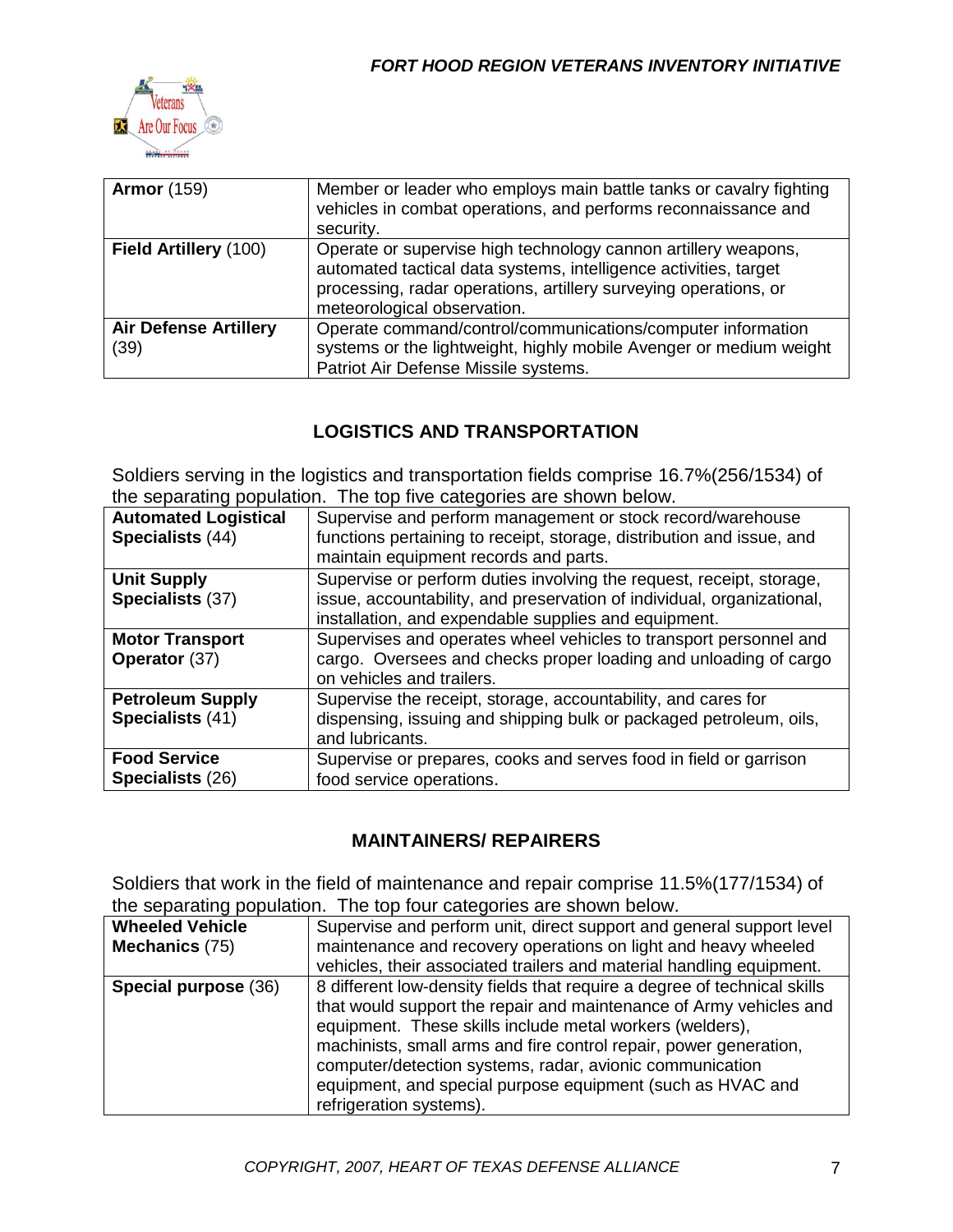

| <b>Tracked Vehicle</b><br><b>Mechanics (33)</b> | Perform or supervise unit maintenance, diagnose, and troubleshoot<br>malfunctions on gas turbine and diesel power plants; the suspension,<br>steering, hydraulics, auxiliary power units, and the armament/fire<br>control systems on tracked vehicles including the M1 Abrams main<br>battle tank and Bradley Fighting Vehicle. |
|-------------------------------------------------|----------------------------------------------------------------------------------------------------------------------------------------------------------------------------------------------------------------------------------------------------------------------------------------------------------------------------------|
| <b>Aviation repairers (29)</b>                  | 5 different enlisted specialties (less pilots and air traffic controllers)<br>ranging from aircraft structural repairers to airframe-specific<br>armament/electrical/avionics system repairers.                                                                                                                                  |

#### **MEDICAL**

Personnel in the medical field make up 7.7%(118/1534) of the separating population. The top two categories are shown below.

| <b>Health Care Specialist</b> | Provide emergency medical treatment, limited primary care, force       |
|-------------------------------|------------------------------------------------------------------------|
| (72)                          | health protection, evacuation in a variety of operational and clinical |
|                               | settings from point of injury or illness through the continuum of      |
|                               | military health care under the supervision of a physician, nurse or    |
|                               | physician's assistant. As a field combat medic, provides emergency     |
|                               | medical care/treatment at point of wounding on the battlefield or to   |
|                               | battle and non-battle casualties during wartime.                       |
| Other $(46)$                  | 6 Army Nurse Corps, 4 Mental Health Specialists, 4 Physician           |
|                               | Assistants, 3 General Dentists, 3 Biomedical Equipment Specialists,    |
|                               | 3 Medical Logistics Specialists, 3 Radiology Specialists, 2 Medical    |
|                               | Laboratory Specialists, 2 Pharmacy Specialists, 1 Preventive Med       |
|                               | Specialists, 1 Operating Room Specialists, 1 Nutrition Care            |
|                               | Specialist, and 13 other Soldiers with various medical specialty       |
|                               | MOSs.                                                                  |

# **INFORMATION TECHNOLOGY AND COMMUNICATIONS**

The information technology and communications field makes up 7.6%(116/1534) of the separating population. The top five categories are shown below.

| <b>Signal Support</b><br><b>Systems Specialist</b><br>(29) | Supervise, install, employ, maintain, troubleshoot and assist users<br>with battlefield signal support systems, terminal devices, satellite<br>communications equipment and automated telecommunications<br>computer systems, to include local area networks, wide area<br>networks and routers. Integrate signal systems and networks;<br>performs unit level maintenance on authorized signal equipment and<br>associated electronic devices; train and provide technical assistance<br>to users of signal equipment. |
|------------------------------------------------------------|-------------------------------------------------------------------------------------------------------------------------------------------------------------------------------------------------------------------------------------------------------------------------------------------------------------------------------------------------------------------------------------------------------------------------------------------------------------------------------------------------------------------------|
|                                                            |                                                                                                                                                                                                                                                                                                                                                                                                                                                                                                                         |
| <b>Multichannel</b>                                        | Supervise, install, operate and perform unit level maintenance on                                                                                                                                                                                                                                                                                                                                                                                                                                                       |
| <b>Transmission System</b>                                 | multi-channel line-of-site and tropospheric scatter communications                                                                                                                                                                                                                                                                                                                                                                                                                                                      |
| <b>Operator-Maintainer</b>                                 | systems, communications security (COMSEC) devices, and                                                                                                                                                                                                                                                                                                                                                                                                                                                                  |
| (19)                                                       | associated equipment.                                                                                                                                                                                                                                                                                                                                                                                                                                                                                                   |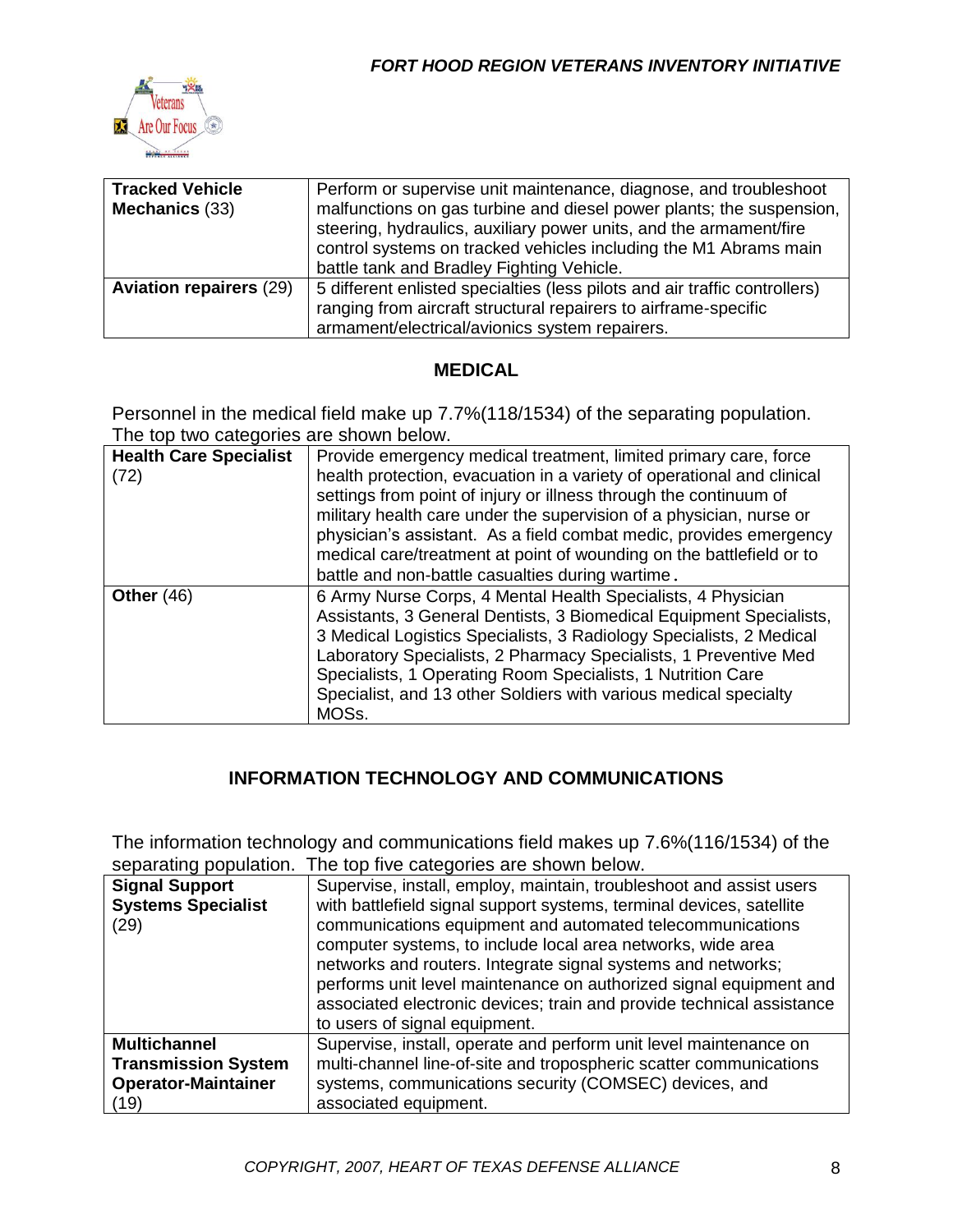

| <b>Information</b>           | Supervise, install, operate and perform unit level maintenance on  |
|------------------------------|--------------------------------------------------------------------|
| <b>Technology Specialist</b> | multi-functional/multi-user information processing systems,        |
| (18)                         | peripheral equipment, and associated devices. Perform analyst and  |
|                              | information assurance functions and conducts data system studies.  |
|                              | Perform Information Services Support Office (ISSO) duties of       |
|                              | printing, publications, records management and Communication       |
|                              | Security (COMSEC) custodian functions and certification authority  |
|                              | duties in support of the Defense Message System (DMS).             |
| <b>Cable Systems</b>         | Cable Systems Installer-Maintainers are primarily responsible for  |
| <b>Installer-Maintainer</b>  | installing, operating and performing maintenance on cable and wire |
| (10)                         | communications systems, communication security devices and         |
|                              | associated equipment.                                              |
| <b>Satellite</b>             | Satellite Communication Systems Operator-Maintainers are           |
| <b>Communication</b>         | responsible for making sure that the lines of communication are    |
| <b>Systems Operator-</b>     | always up and running. They install, operate, maintain and repair  |
| Maintainer (9)               | strategic and tactical multichannel satellite communications.      |
| <b>Nodal Network System</b>  | The Nodal Network Systems Operator-Maintainer supervises,          |
| <b>Operator-Maintainer</b>   | installs, operates, and performs systems maintenance on large and  |
| (9)                          | small electronic switches; system control centers; node management |
|                              | facilities; associated multiplexing and combat net radio interface |
|                              | (CNRI) equipment; short range line of sight radio systems;         |
|                              | communications security (COMSEC) devices; and other equipment      |
|                              | associated with network switching operations.                      |

# **E. DESIRED POST- MILITARY SERVICE EMPLOYMENT:**

Respondents are asked to indicate the type (or types) of post-military employment they desire. If married, they can indicate their spouse's employment preferences. In order to standardize input for ease of analysis, the survey provides 14 broad categories conforming to industry categories found in the North American Industrial Classification System (NAICS). The choice "other" is offered when a specific desired category is not provided. For this 3rd Quarter report, the top five desired categories of post-military service employment were<sup>2</sup>:

1. Soldiers Separating:

<sup>&</sup>lt;sup>2</sup>Employers desiring to hire Fort Hood veterans should contact Fort Hood Soldier for Life -Transition Assistance Program (formerly known as ACAP) directly through the TAP Director of Marketing, Mr Robert Schumacher: at (254)288-0827; [Robert.c.schumacher.civ@mail.mil;](mailto:Robert.c.schumacher.civ@mail.mil) or by posting their opportunity and company website URL on the TAP website [\(www.acap.army.mil\)](http://www.acap.army.mil/). Mr Schumacher can coordinate employer participation in a host of TAP transition events, as well as assist with highly specialized targeted hiring initiatives. Employers may place a job posting via "Work in Texas" (www.workintexas.com) - a statewide, internet-based job-matching system through Workforce Solutions of Central Texas (WFSCT) (254) 200-2020. The Texas Veterans Services (TVC) staff work closely with the Central Texas Workforce Business Services including job development, direct referrals, and military skills-civilian occupations matching. Contact Adam Jones, TVC Supervisor, (254) 200-2038.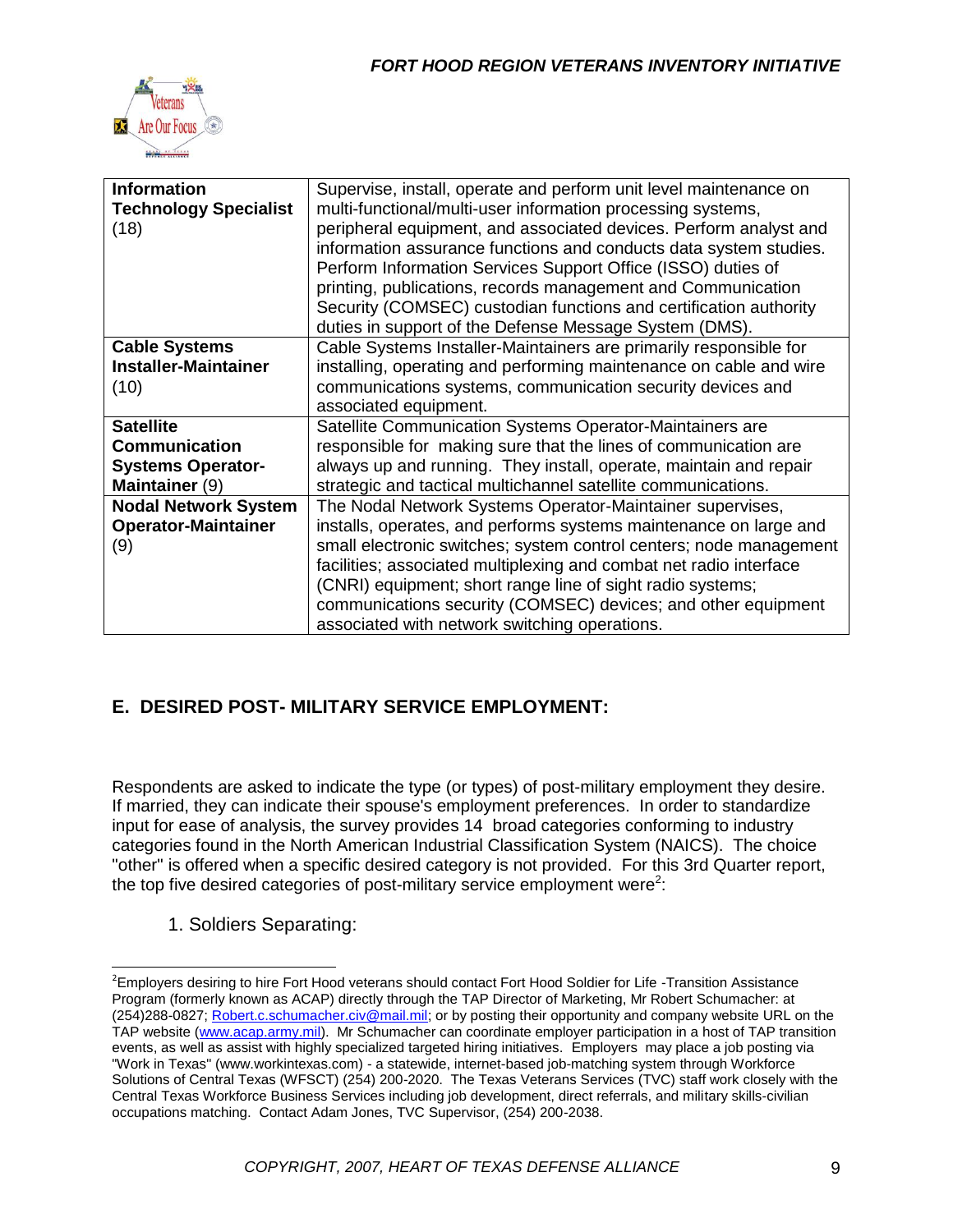

#### **SOLDIER SPOUSE**

|                                     |                           | 214       |
|-------------------------------------|---------------------------|-----------|
|                                     |                           |           |
| 108                                 | 2. Medical/Health Field:  | 198       |
| 108                                 | 3. Administrative/Office: | 61        |
| 53                                  | 4. Education/Teaching:    | 52        |
| 45                                  | 5. Management/Business:   | 42        |
| 6. Equipment Maintenance/Rep:<br>42 |                           |           |
|                                     | 163                       | 1. Other: |

The anomalies in Military Occupational Specialty (MOS) data may have been carried over to the types of post-service employment desired. Soldiers with a medical-related specialty are usually considered "low density," however 7.7% of respondents came from that field; it is likely most, if not all, would desire post-service employment in the medical field. Law Enforcement/Security has always ranked as one of the top five desired career choices for post-service employment, which continues to be the case this quarter and is most likely attributed to the large number of Soldiers separating with a Combat Arms MOS. While Management/Business has been one of the top desired careers for post-service employment since 2007, it was the fourth highest desired career for this quarter. Since October 2007, the top desired careers for spouses have always included Administrative/Office, Education/Teaching, and Management/Business, and this trend continued this quarter. The Medical/Health Field has been reported as one of the top five desired careers for spouses since July 2008, and it was the number two choice for spouses this quarter. On the survey, Soldiers are given fifteen different choices of desired jobs after separation for them, as well as their spouse, and "other" is one of those choices. For this quarter, this is the top choice for both Soldiers and their spouse.

2. Soldiers Retiring:

The top categories of desired post-service employment for those intending to retire from military service are:

| 1. Management/Business:      | 107 responses |
|------------------------------|---------------|
| 2. Other:                    | 100 responses |
| 3. Admin/Office:             | 85 responses  |
| 4. Law Enforcement/Security: | 66 responses  |
| 5. Transportation/Warehouse: | 59 responses  |
|                              |               |

Management and Business, once again, remained the top desired area of employment for this 3rd quarter 2015. Law Enforcement/Security continued to remain one of the top desired careers after retirement from the service; this may be a function of the Military Occupational Specialty data being carried over to the types of post-service employment desired.

3. Employment:

a) According to a new study by Payscale.com in 2012, management consultation is at the top of the list for best jobs for veterans. The following is a list of the 16 most common and well-paid occupations that veterans have entered since transitioning from the military service.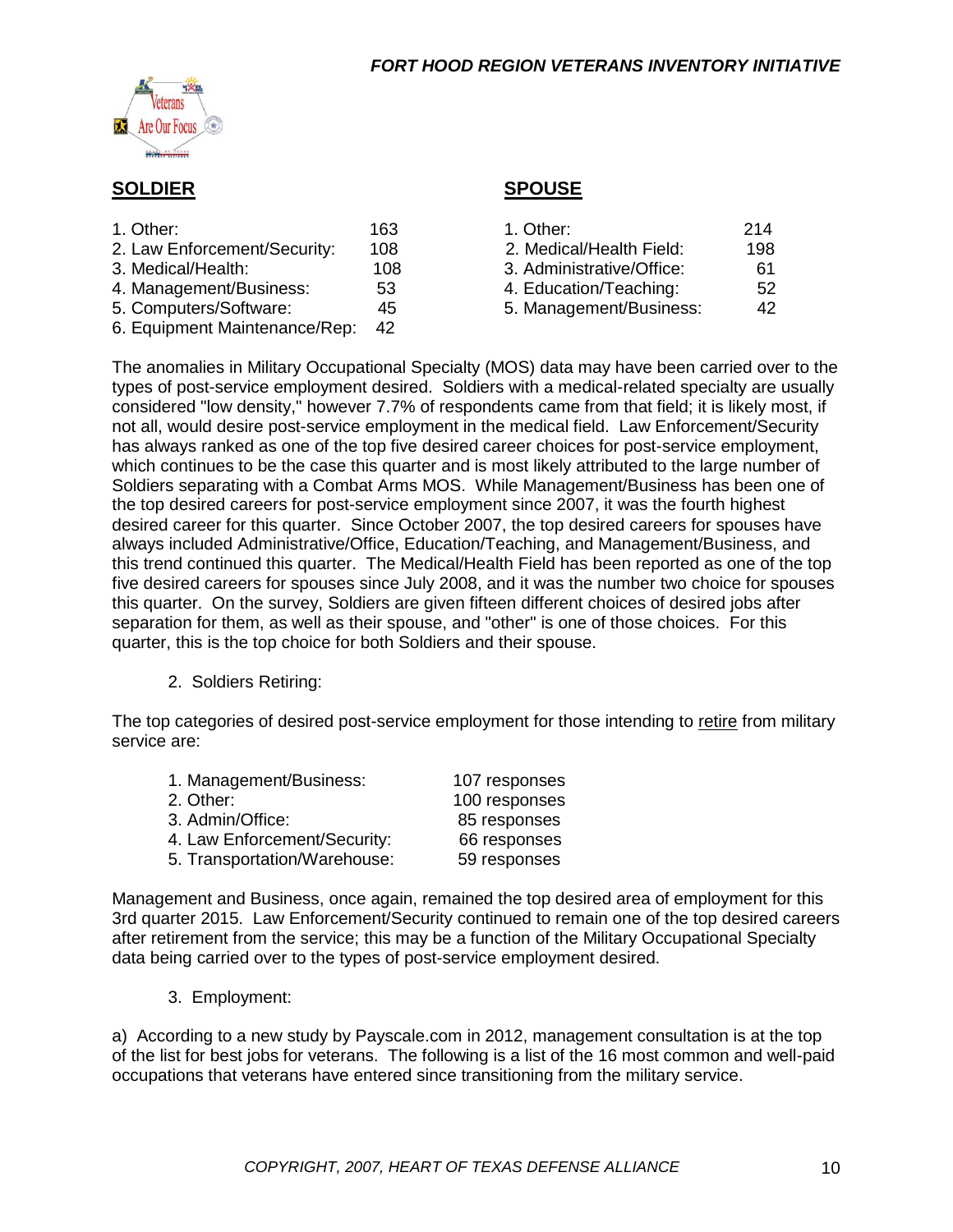

- Management consultant
- Program manager, information technology
- **Systems analyst**
- FBI agent
- **Field service engineer, medical equipment**
- **Systems engineer**
- **Information technology consultant**
- **Intelligence analyst**
- **Helicopter pilot**
- **Network engineer**
- **Project manager, construction**
- **Technical writer**
- **Business development manager**
- Network administrator, information technology
- **Heating, ventilation, and air conditioning service technician**
- **Fireman**

b) Orion International, an employment placement service for former military personnel, finds that officers and senior-enlisted personnel typically find success in high-level management positions and many major corporations offer "fast-track" leadership development for veterans. Officers and Non-Commissioned Officers eligible to retire have spent many years leading increasingly larger and more complex organizations, are graduates of an Army Professional Education system that focuses on developing their leadership skills, and have demonstrated success as a result of their longevity of service. Employers are looking to former military personnel due to their leadership experience, transferrable skills, and proven accountability. These veterans are known for being highly energetic and motivated and are also known for being career-oriented, goal-oriented, and are very familiar with being in a position where accountability is high. Orion's goal is to help place those with strong leadership skills back into the private sector work force who have mastered the skills of management during military service and many companies are looking to veterans to fulfill that need.

c) The survey also asks respondents that if they do not intend to remain in the MSA upon leaving the service, would a job available in the area change their response. This resulted in another 26%-35% stating they would remain in the area if a job was available, which is an increase from the 18%-26% in the years prior to FY 2014. The Institute for Veterans and Military Families at Syracuse University performed a comprehensive study on the traits of military Veterans and developed a report of the results titled, ["The Business Case for Hiring a](The%20Business%20Case%20for%20Hiring%20a%20Veteran%203-6-12.pdf)  [Veteran.](The%20Business%20Case%20for%20Hiring%20a%20Veteran%203-6-12.pdf)"

This study reported that previous military service resulted in leadership ability and a strong sense of mission which are highly valued traits in a competitive business environment. Of the ten traits discussed in the paper, it identified that Veterans are adept at skills transfer from their past military experience to the new work environment, they are able to act quickly and decisively in a changing environment, they demonstrate high levels of resiliency, exhibit advanced teambuilding skills, and possess a strong organizational commitment. This research supports very compelling reasons for hiring individuals with military background and experience. The Killeen-Temple-Fort Hood MSA has a large pool of educated veteran job applicants to choose from and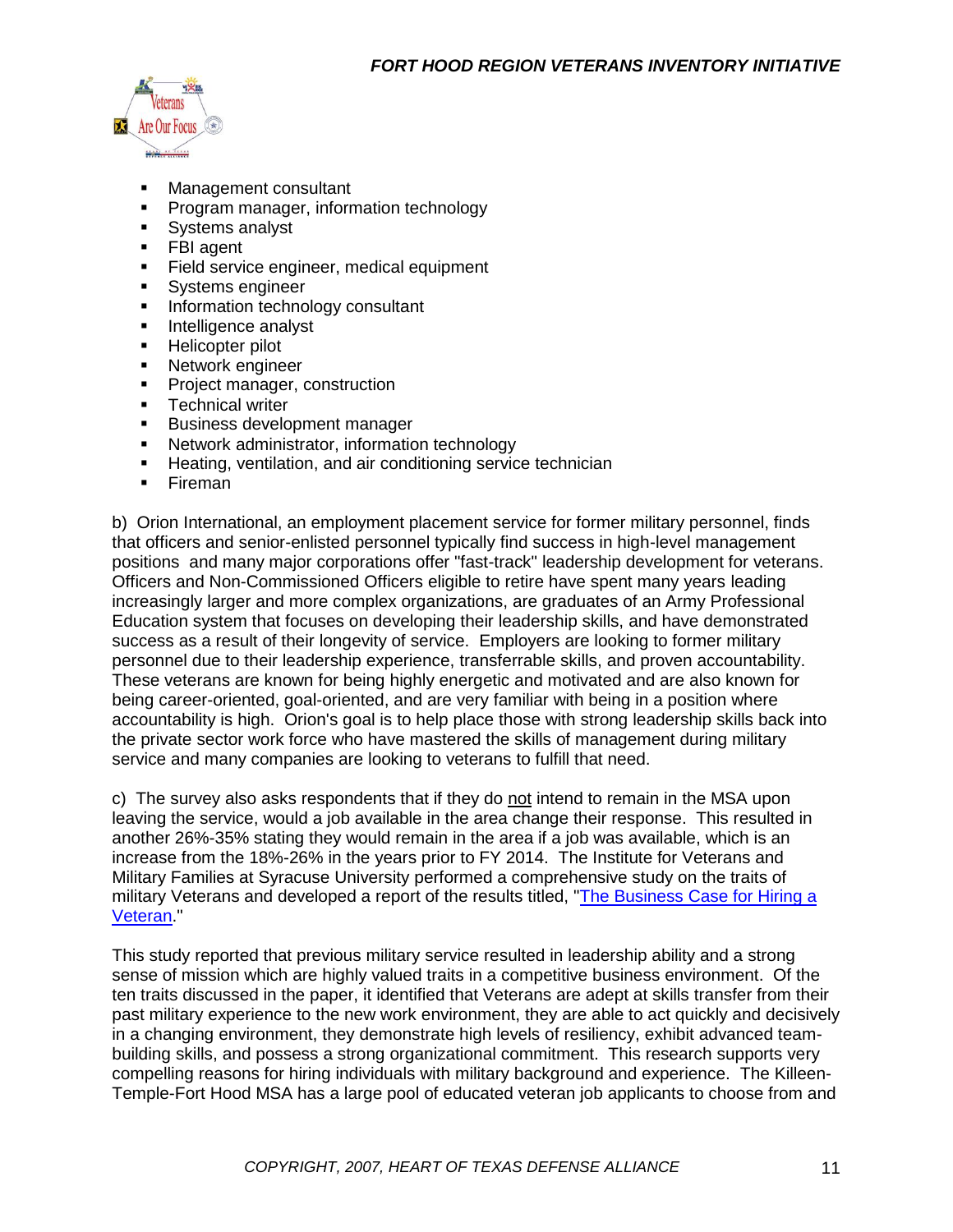

it is clear that many would respond favorably to remaining in the area if the right job was available to choose from at the end of their service in the military.

While it is understandable that jobs readily available within the area would retain many more Soldiers within the MSA upon leaving the service, the Census Bureau has confirmed that 2.4 million businesses are owned by military veterans. Veterans have many years of military experience preparing them for the rigors of running a small business. Their discipline, drive, and motivation are characteristics that make them desirable employees. The combination of self-driven veterans and an inexpensive cost of living makes the Killeen-Temple-Fort Hood MSA a desirable place to remain after their service.

d) The *Operation Economic Transformation* Report identified four "target industries" or clusters that present the Greater Fort Hood Region with immediate opportunities for economic growth:

Information Technology Transportation and Logistics Healthcare Services Business Services

Clusters are geographic concentrations of interconnected firms and institutions utilizing related applications and serving similar markets. When fully developed, clusters can act as the principal drivers of economic growth and innovation in a region. The report recommended pursuing the development of these four clusters through a coordinated strategy of business retention, recruitment and entrepreneurship.



When separating the respondents into major MOS categories, there is a strong correlation between the numbers of separating Soldiers with those skills and the target clusters in the Operation Economic Transformation Report as shown in the chart above. In addition, because Officers and Non-Commissioned Officers eligible to retire have spent many years of their military career in leadership positions and are graduates of an Army Professional Education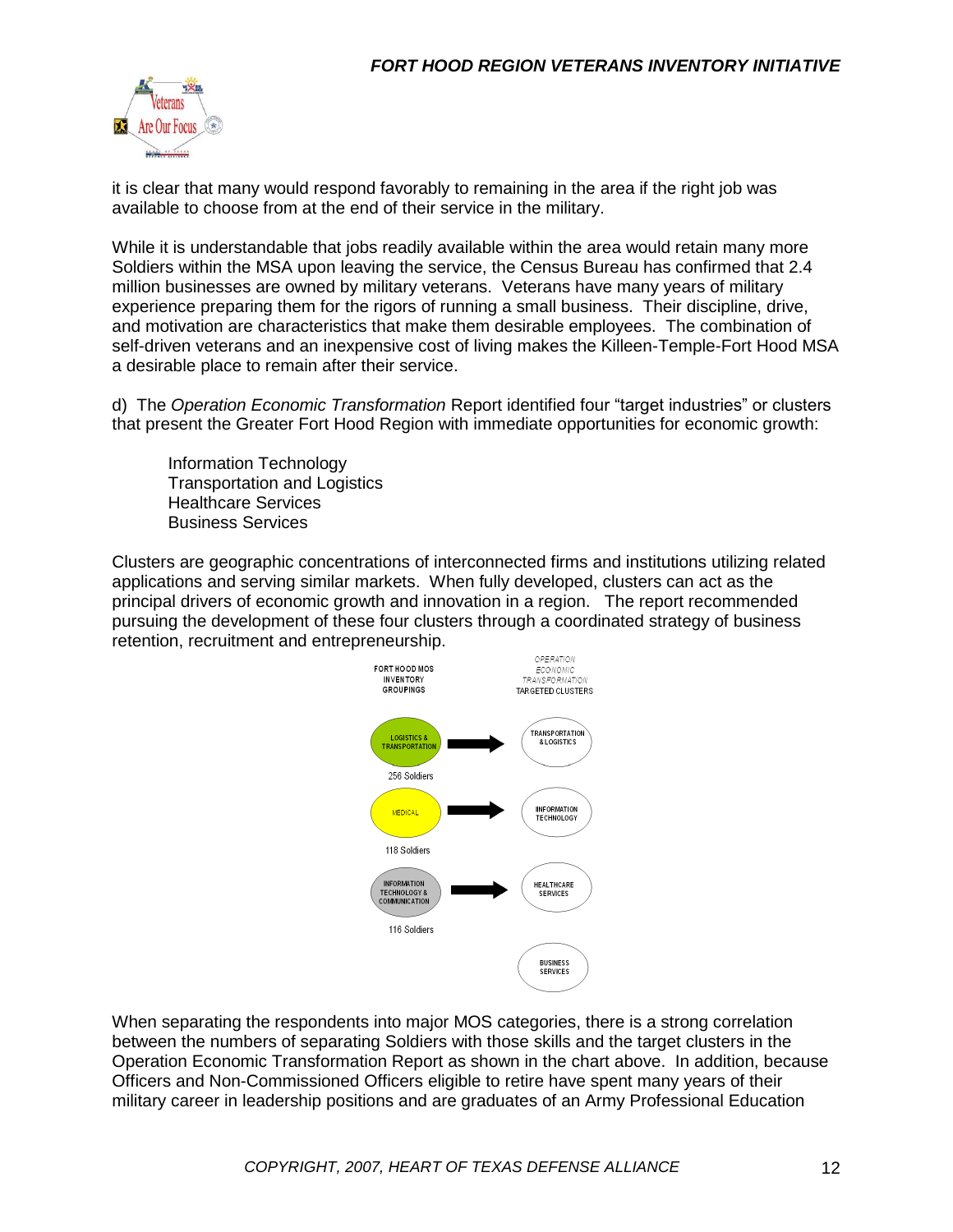

system, they have acquired many skills in Management and Administrative roles. This training and experience, regardless of their MOS, would directly correspond with the Business Services cluster.

**F. EDUCATION LEVEL OF THOSE REMAINING IN THE REGION:** Respondents are asked to provide their highest level of educational attainment. For this quarter, 68.9% percent of the respondents who intend to remain in the region have some level of post-secondary education:

- 1. Some College 42%
- 2. Associates Degree 11.2%
- 3. Baccalaureate Degree 10.9%
- 4. Masters/PhD Degree 4.8%

The data from over 30,000 Soldiers separating during the last eight years indicates that for those Soldiers who intend to remain in the Killeen-Temple-Fort Hood MSA (both retirement eligible and non-retirement eligible), educational attainment for those completing their Masters or PhD has increased. This could be a result of the availability of upper level universities in the area. This data is further affirmation that those Soldiers leaving the service provide a large amount of highly educated potential employees for the area.



# **Educational Attainment % of Those** Intending to Stay in MSA

Anecdotally, businesses indicate they want to hire veterans. Educational attainment is a key variable in that process given the current national unemployment rate. With the sluggish job market and the extra benefits of health care, tuition assistance, and housing and food allowances while in the service, the military is becoming a more favorable career choice. However, with the downsizing of troop levels, the standards of recruiting has become more stringent. Today, candidates applying with a GED are often turned away and encouraged to complete at least 15 college credits before re-applying which guarantees a more educated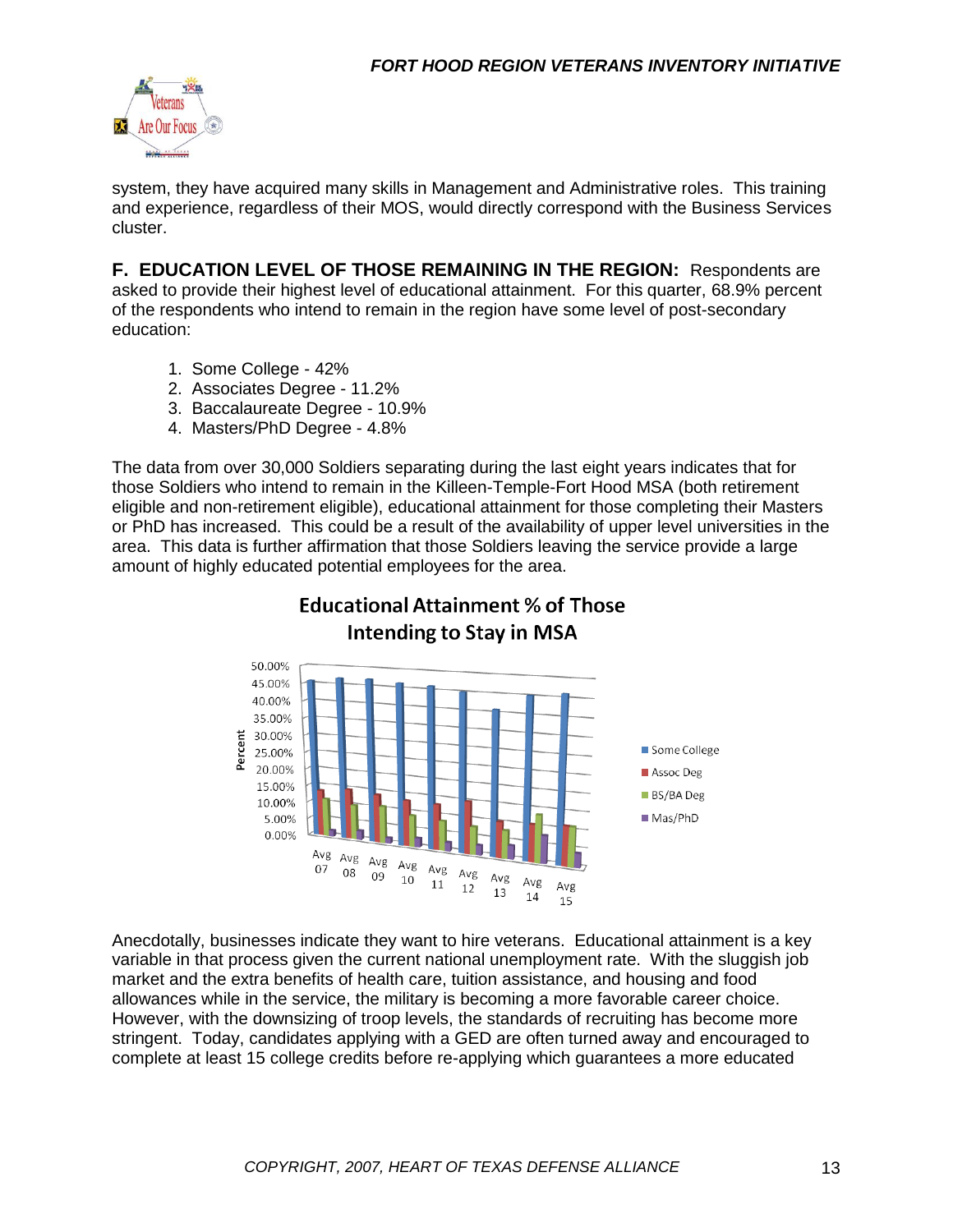

group of veterans<sup>3</sup>. When taking into account that Central Texas offers a low cost of living, has several post secondary educational institutions within the Killeen-Temple-Fort Hood MSA where Soldiers are able to complete their degrees, and the fact that a large percent of Soldiers separating from the service desire to remain in the area, the Killeen-Temple-Fort Hood MSA is becoming a very desirable area for potential business partners to relocate to the area. This opportunity may also motivate many other Soldiers who have started their degree as indicated in the above graph to complete their education through the use of their Post 9/11 GI Bill benefits, with the potential of a job in the area after leaving the service.

#### **G. REASONS FOR REMAINING IN THE MSA:**

1. In 2013, the survey was revised to gain more clarity on the Quality of Life factors cited by separating Soldiers that impact their decision to remain in Central Texas or go elsewhere after their service ends. The majority of those completing the survey who were staying locally said it was due to the MSA quality of life, while two other large groups were staying due to their spouse being employed locally, or the Soldier's intent for completion of their education. With the addition of Texas A&M-Central Texas to the MSA, the Soldiers and their spouses now have the opportunity to complete their baccalaureate or master's degree while remaining in an area with a lower cost of living compared to other areas with universities.



# **Reasons for Remaining Inside the MSA** 3rd Quarter FY 2015

2. The graph below addresses the reasons for those service members not staying in the MSA after separation. The majority of those choosing to live outside of the MSA after separation was mainly due to wanting to return to their home of record, and the second largest group stated that seeking employment elsewhere was their primary reason. These have been the top two reasons for the past five quarters. While returning to home of record is not

 3 Annalyn Kurtz, Getting Into the Military is Getting Tougher,

http://money.cnn.com/2013/05/15/news/economy/military-recruiting/, 15 May 2013.